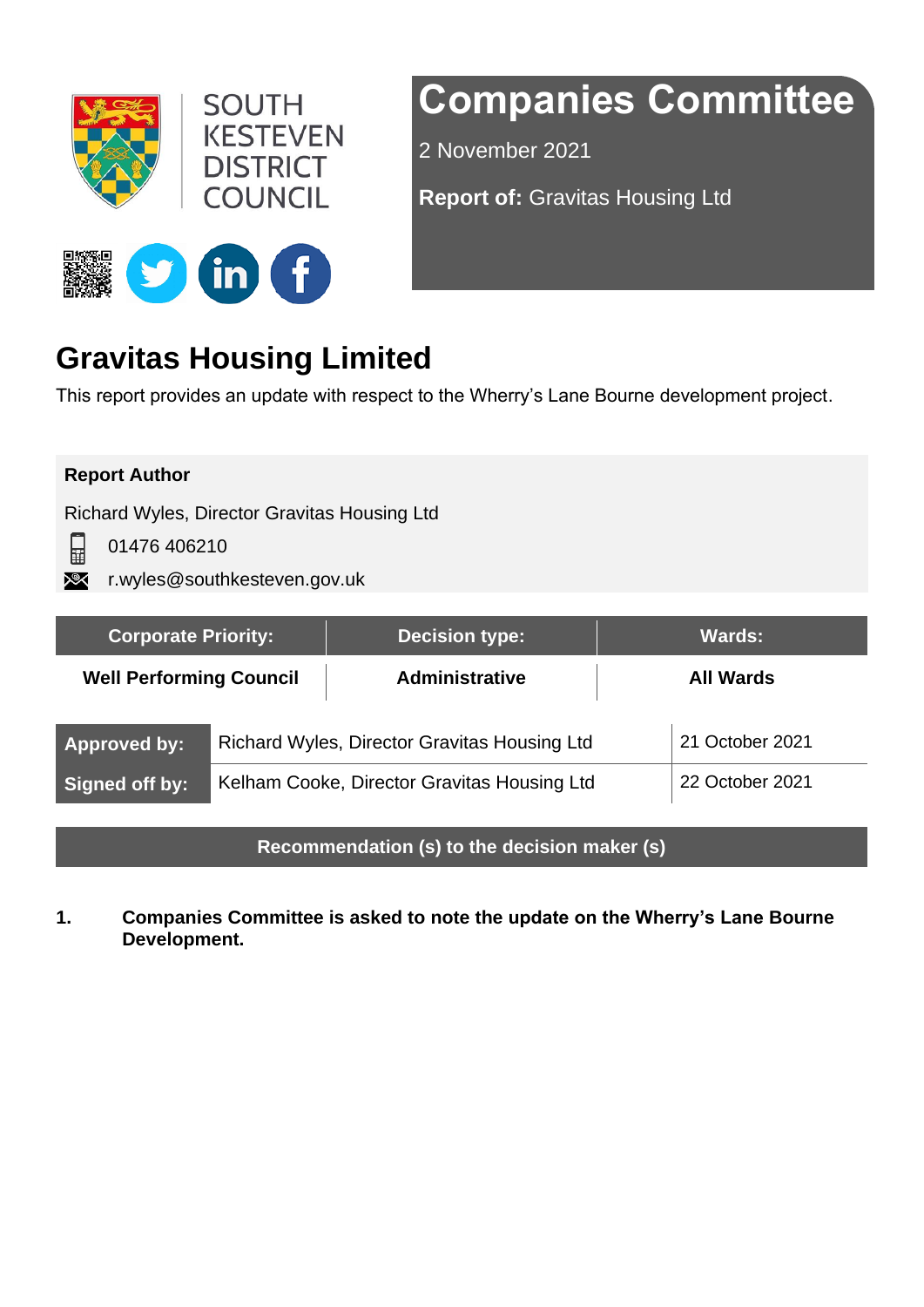# **Background to the Report**

- 1.1 Members are reminded that Gravitas Housing Limited is a wholly Council owned company limited by shares that was incorporated on 30 January 2017 in order to deliver quality new housing in the District. To date one scheme at Wherry's Lane Bourne has been approved by the shareholders (the Council) and financing for this scheme was approved by Council on 2 March 2017. The Business Plan that set out the delivery plan for the Wherry's Lane development and covered the period 2017 – 2021 was approved by the Shareholder Committee on 9 January 2017. The vision was agreed as '*To develop and manage quality homes in the district supported by responsive and customer focused services that customers' value'.*
- 1.2 There are a number of positive outcomes arising from the development including:
	- Regeneration of a town centre brownfield site
	- Creation of 25 town centre homes for in-town living
	- Council tax and New Homes Bonus receipts arising from the development

#### Current Update

- 1.3 In January 2020 Gravitas Housing Ltd completed a 25-unit development in Bourne. The development provides five town houses and twenty apartments across 2 blocks. The marketing of the available units is with Pygott and Crone who are working exclusively with Gravitas Housing to sell the remaining units.
- 1.4 The affordable housing provision has been met with off-site commuted sums and these are being delivered as part of the HRA development new build programme. There are also 4 units at the development that are subject to discounted market sales (i.e. 80% of market price) to fulfil the s106 requirements under the Government's Help to Buy initiative.

|                             | Apartments | <b>Townhouses</b> |
|-----------------------------|------------|-------------------|
| <b>Originally available</b> | 20         | 5                 |
| Sold                        | 10         |                   |
| Reserved                    |            |                   |
| Remaining                   | ◠<br>đ     | 5                 |

1.5 At the time of compiling the report the following position can be confirmed:

- 1.6 It has been reported previously that the townhouses are proving the most challenging to dispose of. Following a meeting with Pygott and Crone it was agreed that the valuations would be reviewed and updated accordingly. Following this review the valuations for the town houses have been reduced by a range of £17.5k to £25k per property. This has reduced the overall sale projection of the town houses by £100k which will affect the overall profitability of the project. This has been updated in the projected profit and loss account However, since the reduced valuations have been advertised there has been renewed interest in the available properties with seven viewings already having taken place with a number scheduled for the forthcoming period.
- 1.7 The Council has a commercial loan in place with Gravitas to the value of £1.9m at a commercial interest rate which attracted an overall interest charge of £178k. However in order to reduce this charge, Gravitas has taken the decision to make a part repayment of